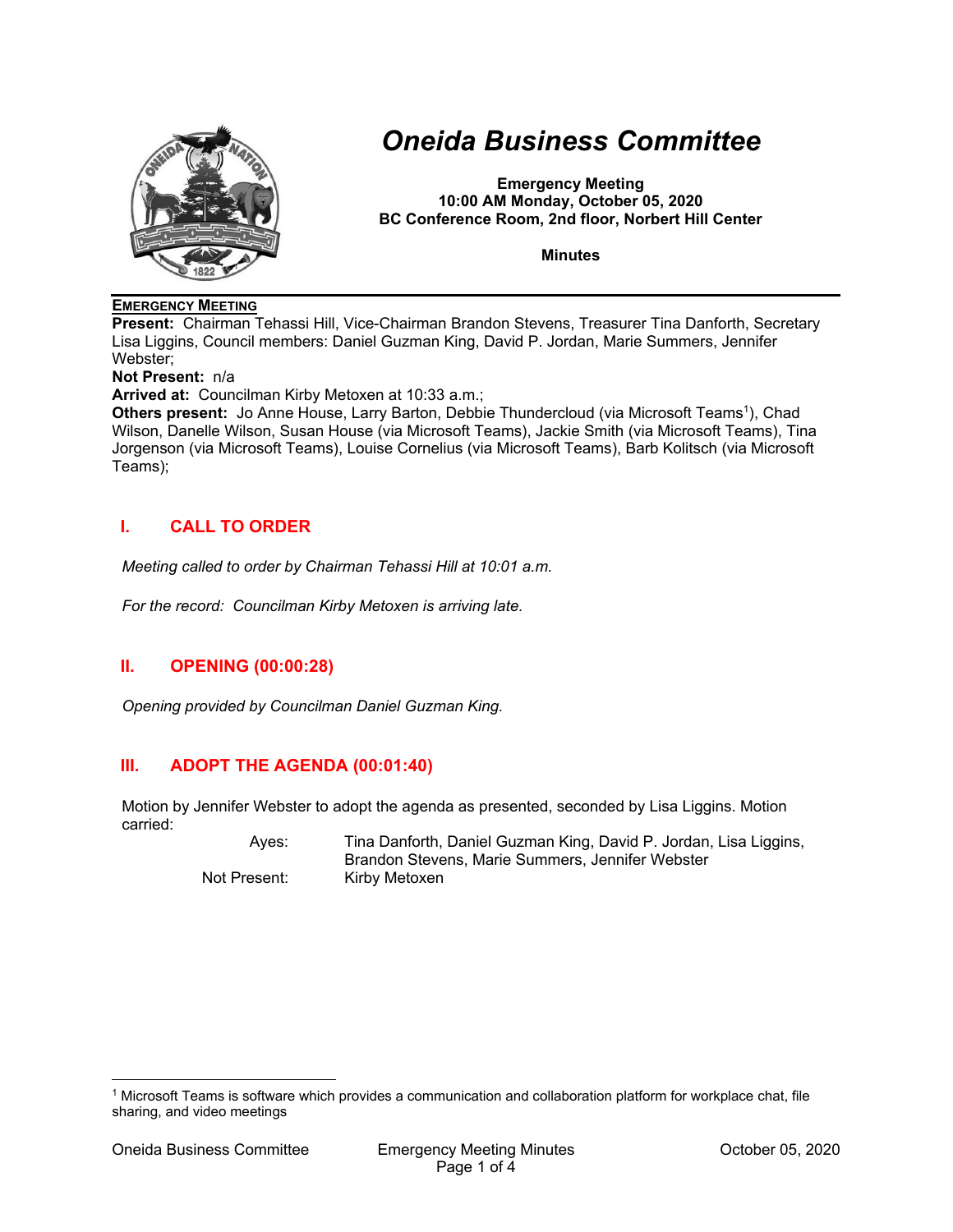### **IV. NEW BUSINESS**

**A. Review the CRF Government Relief Funds Requests and determine next steps (00:22:14)** 

Sponsor: Debbie Thundercloud, General Manager

Motion by Lisa Liggins to approve the eleven (11) CRF Government Relief Funds Requests dated October 4, 2020, seconded by Jennifer Webster. Motion carried:

 Ayes: Tina Danforth, Daniel Guzman King, David P. Jordan, Lisa Liggins, Brandon Stevens, Marie Summers, Jennifer Webster Not Present: Kirby Metoxen

# **V. EXECUTIVE SESSION (00:37:35)**

Motion by Lisa Liggins to go into executive session at 10:29 a.m., seconded by David P. Jordan. Motion carried:

> Ayes: Tina Danforth, Daniel Guzman King, David P. Jordan, Lisa Liggins, Brandon Stevens, Marie Summers, Jennifer Webster Not Present: Kirby Metoxen

*Councilman Kirby Metoxen arrived at 10:33 a.m.* 

Motion by Lisa Liggins to come out of executive session at 11:23 a.m., seconded by Jennifer Webster. Motion carried:

 Ayes: Tina Danforth, Daniel Guzman King, David P. Jordan, Lisa Liggins, Kirby Metoxen, Brandon Stevens, Marie Summers, Jennifer Webster

*Roll call for the record:* 

*Present: Treasurer Tina Danforth; Councilman Daniel Guzman King; Chairman Tehassi Hill; Councilman David P. Jordan; Secretary Lisa Liggins; Councilman Kirby Metoxen; Vice-Chairman Brandon Stevens; Council Member Marie Summers; Councilwoman Jennifer Webster;* 

#### **A. REPORTS**

#### **1. Accept the grant funded positions report as information (00:29:00)**  Sponsor: Debbie Thundercloud, General Manager

Motion by Jennifer Webster to accept the grant funded positions report as information, seconded by David P. Jordan. Motion carried:

> Ayes: Tina Danforth, Daniel Guzman King, David P. Jordan, Lisa Liggins, Kirby Metoxen, Brandon Stevens, Marie Summers, Jennifer Webster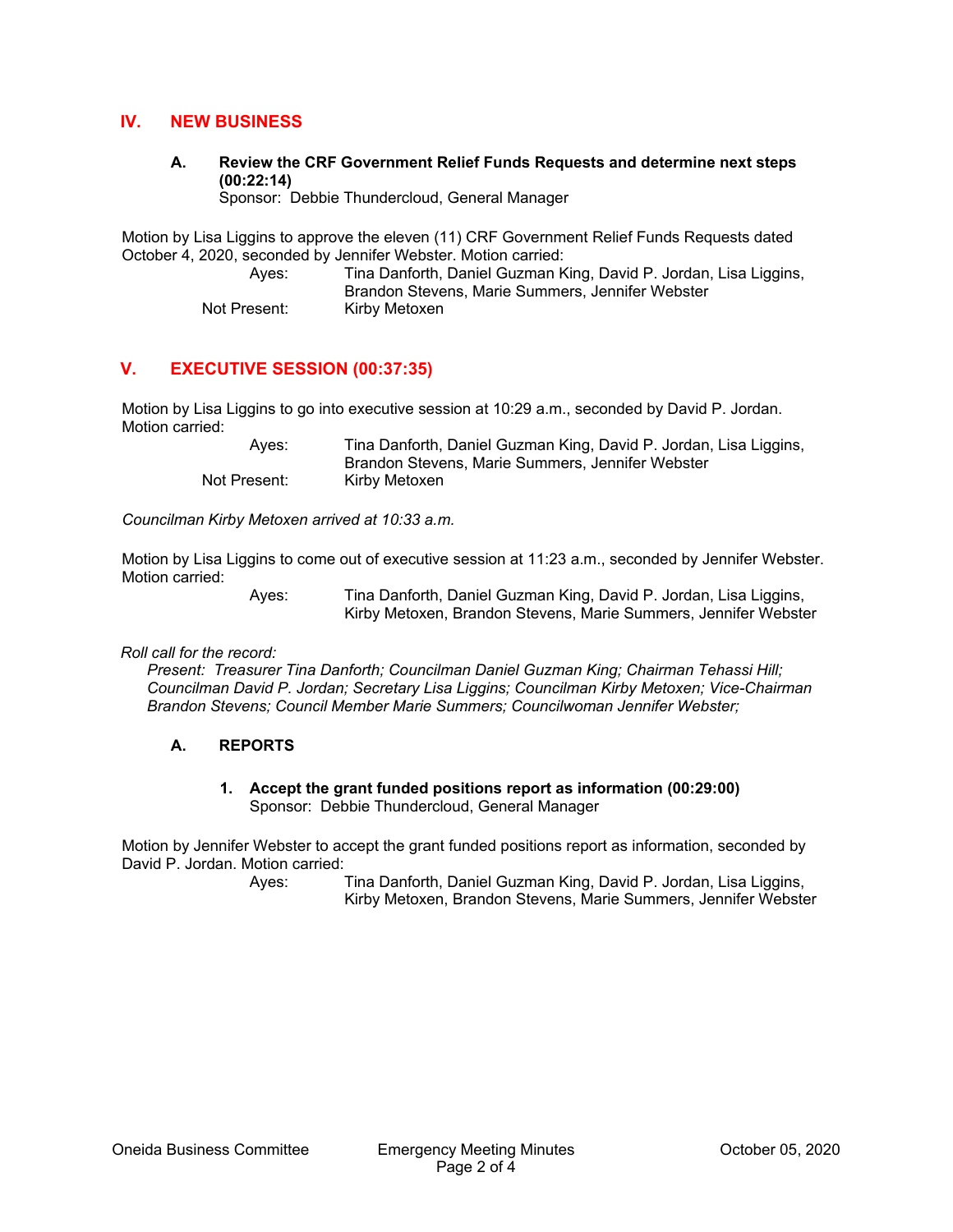#### **B. NEW BUSINESS**

#### **1. Review the recall request and determine next steps - Headstart (00:29:20)**  Sponsor: Debbie Thundercloud, General Manager

Motion by David P. Jordan to approve the recall request from Headstart for six (6) teachers, two (2) teacher assistants, two

(2) family service workers, one (1) cook, and one (1) administrative assistant, seconded by Lisa Liggins. Motion carried:

 Ayes: Tina Danforth, Daniel Guzman King, David P. Jordan, Lisa Liggins, Kirby Metoxen, Brandon Stevens, Marie Summers, Jennifer Webster

**2. Review the recall request and determine next steps - Transit (00:29:48)**  Sponsor: Debbie Thundercloud, General Manager

Motion by David P. Jordan to approve the recall request from Transit for six (6) Drivers and one (1) Supervisor, seconded by Lisa Liggins. Motion carried:

> Ayes: Tina Danforth, Daniel Guzman King, David P. Jordan, Lisa Liggins, Kirby Metoxen, Brandon Stevens, Marie Summers, Jennifer Webster

**3. Review the transfer request and determine next steps - Aging and Disability Services (00:30:08)** 

Sponsor: Debbie Thundercloud, General Manager

Motion by Lisa Liggins to approve the transfer request from Aging and Disability Services for one (1) Elder Abuse Prevention Supervisor, seconded by David P. Jordan. Motion carried:

 Ayes: Tina Danforth, Daniel Guzman King, David P. Jordan, Lisa Liggins, Kirby Metoxen, Brandon Stevens, Marie Summers, Jennifer Webster

**4. Review the recall request and determine next steps - Oneida Library (00:30:28)**  Sponsor: Debbie Thundercloud, General Manager

Motion by David P. Jordan to approve the recall request from the Oneida Library for one (1) Assistant Manager, seconded by Jennifer Webster. Motion carried:

 Ayes: Tina Danforth, Daniel Guzman King, David P. Jordan, Lisa Liggins, Kirby Metoxen, Brandon Stevens, Marie Summers, Jennifer Webster

**5. Review the request to increase hours and determine next steps - Management Information Systems (00:30:45)** 

Sponsor: Debbie Thundercloud, General Manager

Motion by Lisa Liggins to approve the request to increase hours from Management Information Systems for two (2) Computer Operators, two (2) Senior Programmer Analyst, one (1) Systems Administrator, and one (1) Client Server Programmer Analyst, seconded by Jennifer Webster. Motion carried:

 Ayes: Tina Danforth, Daniel Guzman King, David P. Jordan, Lisa Liggins, Kirby Metoxen, Brandon Stevens, Marie Summers, Jennifer Webster